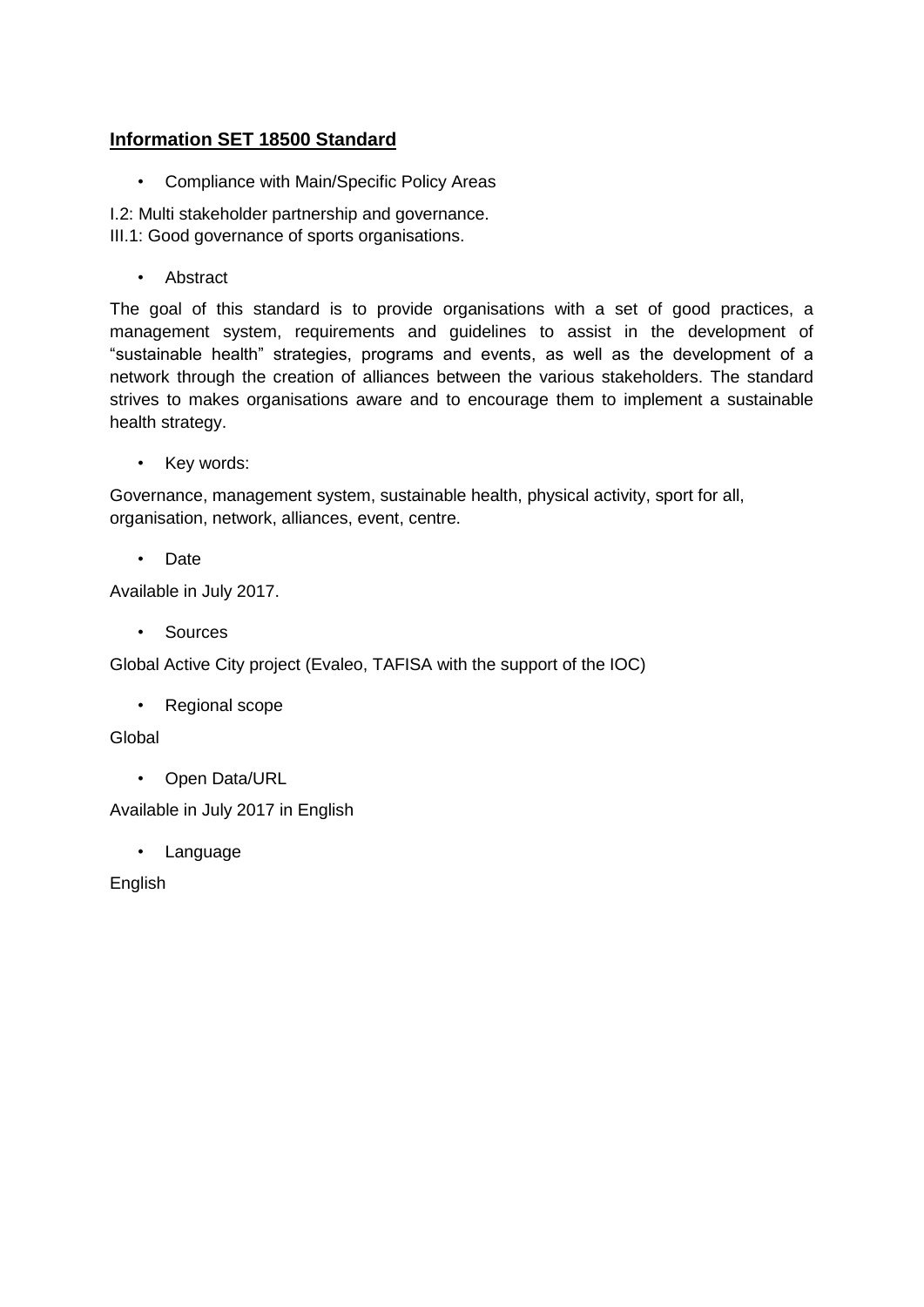## **Information SET 18501 Standard**

• Compliance with Main/Specific Policy Areas

II.1: Improve health and well-being for all, at all ages (SDG 3).

II.2: make cities and settlements inclusive, safe, resilient and sustainable (SDG 11).

II.4: Build peaceful, inclusive and equitable societies (SDG 10 and 16).

• Abstract

The goal of this standard is to provide cities and communities with a set of good practices, a management system, requirements and guidelines to assist in the development of "sustainable health city" strategies, programs and events, as well as the development of a network through the creation of alliances between the various stakeholders. The standard strives to make cities aware and to encourage them to implement a sustainable health (SH) strategy to improve health and well-being.

• Key words:

Governance, management system, sustainable health, physical activity, sport for all, cities, network, alliances, event, centre.

• Date

Available in July 2017.

• Sources

Global Active City project (Evaleo, TAFISA with the support of the IOC)

• Regional scope

## Global

• Open Data/URL

Available in July 2017 in English

• Language

English

## **Information SET 18502 Standard**

• Compliance with Main/Specific Policy Areas

I.2: Multi stakeholder partnership and governance.

- II.1: Improve health and well-being for all, at all ages (SDG 3).
- II.2: make cities and settlements inclusive, safe, resilient and sustainable (SDG 11).

II.4: Build peaceful, inclusive and equitable societies (SDG 10 and 16).

• Abstract